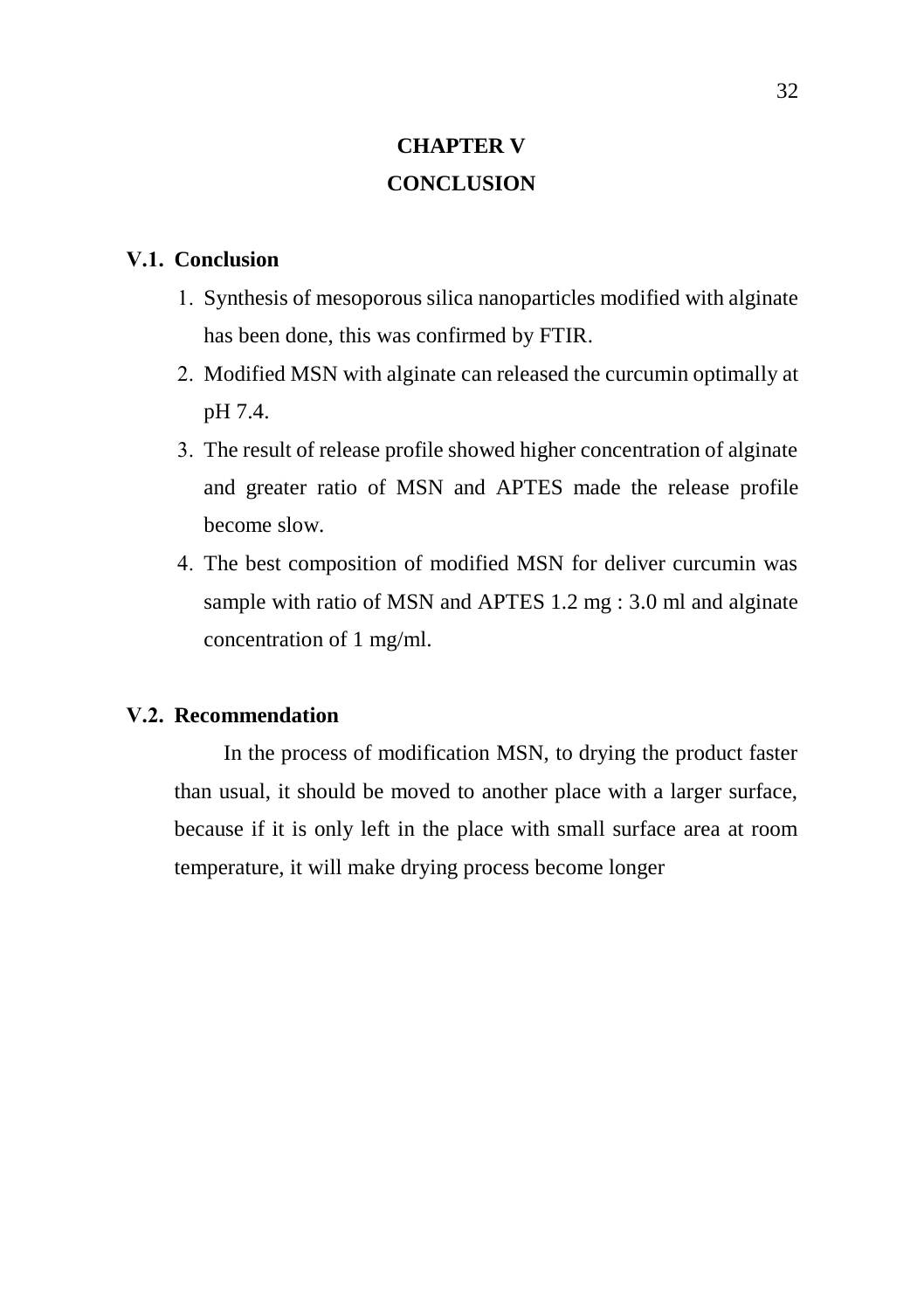## **REFERENCES**

- AbouAitah, K. E. A., et al. (2016). "pH-controlled Release System for Curcumin based on Functionalized Dendritic Mesoporous Silica Nanoparticles." Journal of Nanomedicine & Nanotechnology **7**.
- Bansal, S.S., M. Goel, F. Aqil, M.V. Vadhanam and R.C. Gupta. "Advanced Drug-Delivery Systems of Curcumin for Cancer Chemoprevention." *Cancer Prev Res (Phila)*, (2012): 1158-1171.
- Daemi, H., & Barikani, M. (2012). Synthesis and characterization of calcium alginate nanoparticles, sodium homopolymannuronate salt and its calcium nanoparticles. *Scientia Iranica, 19*(6), 2023-2028.
- Gary-Bobo, M., Hocine, O., Brevet, D., Maynadier, M., Raehm, L., Richester, S., Durand, J. O. (2012). Cancer therapy improvement with mesoporous silica nanoparticles combining targeting, drug delivery and PDT. *International Journal of Pharmaceutics, 423*, 509-515.
- Grabovac V, Bernkop-Schnurch A. Development and in vitro evaluation of surface modified poly(lactide-co-glycolide) nanoparticles with chitosan-4-thiobutylamidine. Drug Dev Ind Pharm. 2007;33:767– 774.
- Han, Y. & Ying, J. Y. 2005. Generalized Fluorocarbon-Surfactant-Mediated Synthesis of Nanoparticles with Various Mesoporous Structures. *Angewandte Chemie***,** 292-296.
- Hartono, S. B., Gu, W., Kleitz, F., Liu, J., He, L. Z., Middelberg, A. P. J., Yu, C. Z., Lu, G. Q. & Qiao, S. Z. 2012. Poly-L-lysine Functionalized Large Pore Cubic Mesostructured Silica Nanoparticles as Biocompatible Carriers for Gene Delivery. *ACS NANO,* 6**,** 2104- 2117.
- Hartono, S. B., Hadisoewignyo, L., Yang, Y., Meka, A. K., Antaresti, & Yu, C. Z. (2016). Amine functionalized cubic mesoporous silica nanoparticles as an oral delivery system for curcumin bioavailability enhancement. *Nanotechnology*.
- Hassan, A. S., Sapin, A., Lamprecht, A., Emond, E., El Ghazouani, F., & Maincent, P. (2009). Composite microparticles with in vivo reduction of the burst release effect. *European Journal of Pharmaceutics and Biopharmaceutics, 73*, 337-334.
- Hu, L., Sun, C., Song, A., Chang, D., Zheng, X., Gao, Y., Jiang, T. & Wang, S. 2014. Alginate encapsulated mesoporous silica nanospheres as a sustained drug delivery system for the poorly water-soluble drug indomethacin. *Asian Journal of Pharmaceutical Sciences,* 9**,** 183- 190.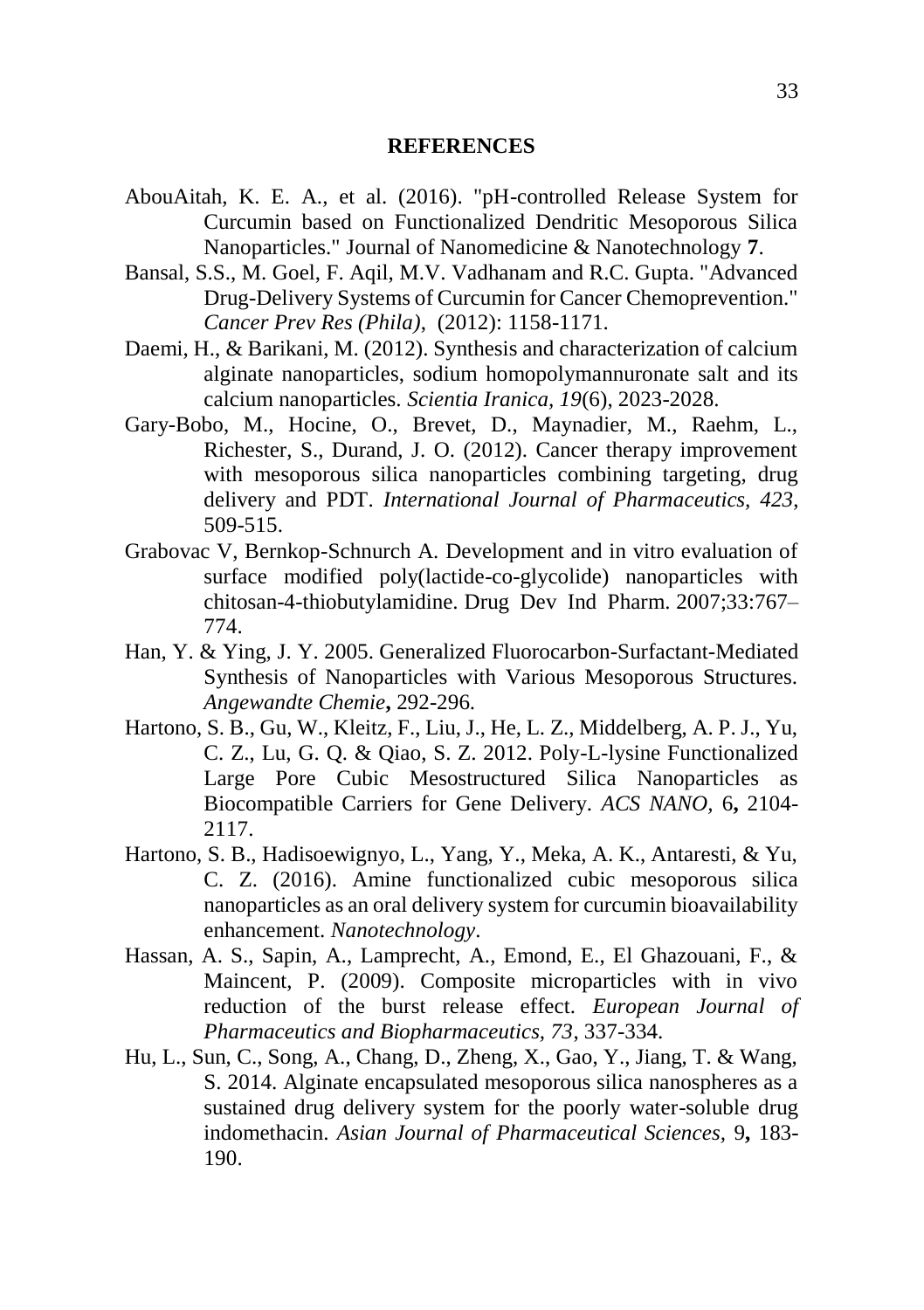- Jambhrunkar, S., Karmakar, S., Popat, A., Yu, M. H. & Yu, C. Z. 2013. Mesoporous Silica Nanoparticles Enchance the Cytotoxicity of Curcumin. *RSC Advances*, 4, 709-712.
- Kurayama, F., Suzuki, S., Bahadur, N. M., Furusawa, T., Ota, H., Sato, M. & Suzuki, N. 2012. Preparation of aminosilane–alginate hybrid microcapsules and their use for enzyme encapsulation. *Journal of Material Chemistry,* 22**,** 15405-15411.
- Lao, C.D., M.T. Ruffin IV, D. Nomolle, D.D. Heath, S.I. Murray, J.M. Bailey, M.E. Boggs, J. Crowell, C.L. Rock and D.E. Brenner. "Dose Escalation of a Curcuminoid Formulation." *BMC Complementary and Alternative Medicine*, (2006)
- Liu, J., Qiao, S. Z., Budi Hartono, S. & Lu, G. Q. 2010. Monodisperse yolkshell nanoparticles with a hierarchical porous structure for delivery vehicles and nanoreactors. *Angew Chem Int Ed Engl,* 49**,** 4981-5.
- Liu, L., Yao, W., Rao, Y., Lu, X. & Gao, J. 2017. pH-Responsive carriers for oral drug delivery: challenges and opportunities of current platforms. *Drug Deliv,* 24**,** 569-581
- Lv, Y. J., Li, J. J., Chen, H. L., Bai, Y., & Zhang, L. K. (2017). Glycyrrhetinic acid-functionalized mesoporous silica nanoparticles as hepatocellular carcinoma-targeted drug carrier. *Int J Nanomedicine, 12*, 4361-4370.
- Manzano, M., Aina, V., Areán, C. O., Balas, F., Cauda, V., Colilla, M., Delgado, M. R. & Vallet-Regí, M. 2008. Studies on MCM-41 mesoporous silica for drug delivery: Effect of particle morphology and amine functionalization. *Chemical Engineering Journal,* 137**,** 30-37.
- Mchugh, J., 2003, A Guide To Seaweed Industry, Food and Agric. Org. of the Un, Rome
- Meiyanto, E. 1999. Kurkumin sebagai obat kanker: Menelusuri mekanisme aksi. Majalah Farmasi Indonesia 10 (4): 224-236.
- Muhlen, A. Z., Schwarz, C., & Mehnert, W. (1998). Solid lipid nanoparticles (SLN) for controlled drug delivery Drug release and release mechanism. *European Journal of Pharmaceutics and Biopharmaceutics, 45*, 149-155.
- Nurrochmad, A. (2004). "Pandangan baru kurkumin dan aktivasinya sebagai antikanker." Biofarmasi: 75-80.
- Petchsomrit, A., Sermkaew, N., & Wiwattanapatapee, R. (2017). Alginate-Based Composite Sponges as Gastroretentive Carriers for Curcumin-Loaded Self-Microemulsifying Drug Delivery Systems. *85*(1).